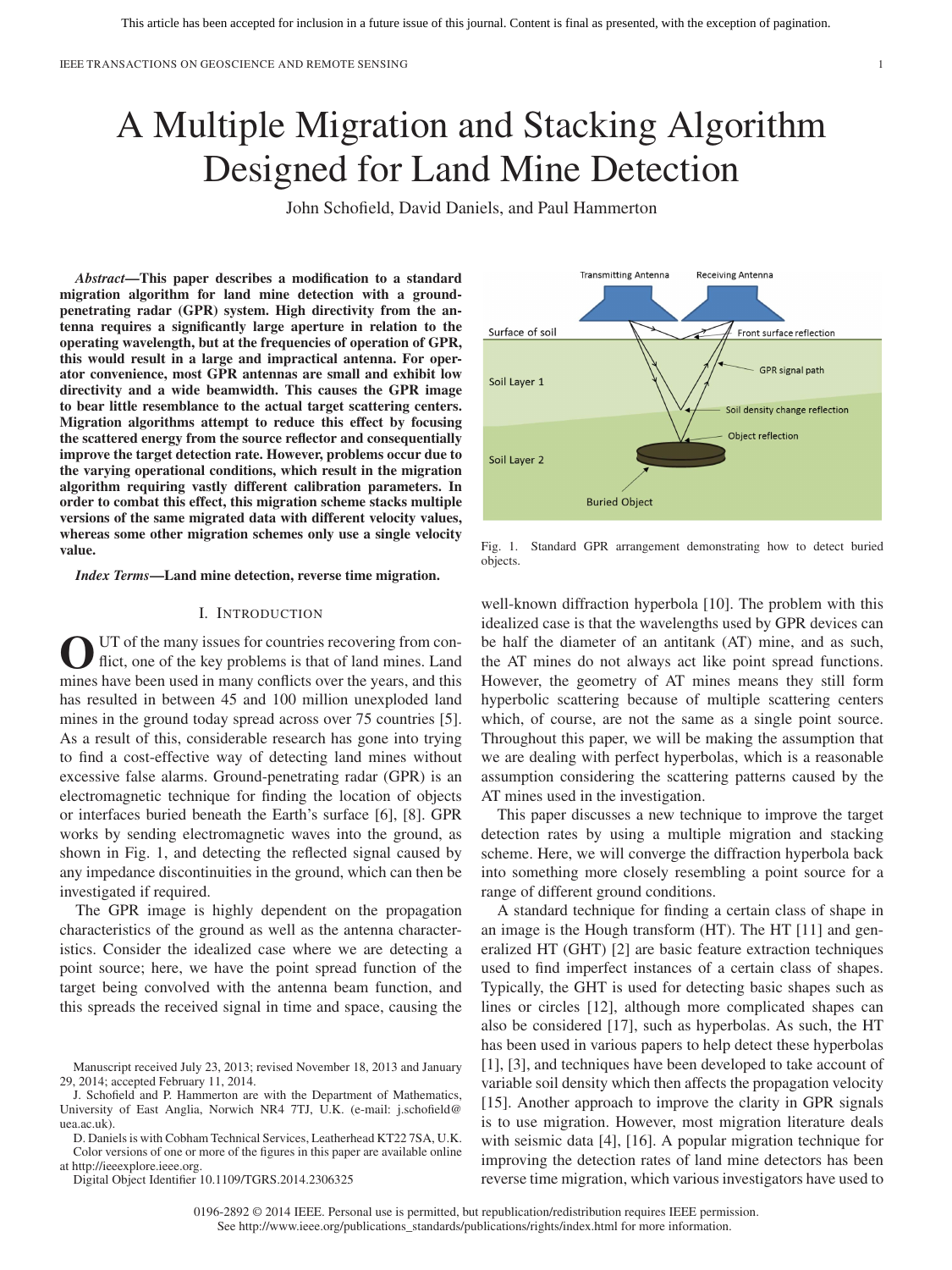reduce the scattering effects [9], [13], [14], [19]. Ideally, such an algorithm should be used in real time with the land mine detector and work on a variety of ground conditions without the need for recalibration. However, the migration algorithms tend to be relatively complicated, which leads to problems implementing them directly into a land mine detector while the HT encounters problems when dealing with hyperbolas of varying shapes.

In this paper, a scheme is developed from observing reverse time migration algorithms and simplifying the method without losing any of its effectiveness, while also improving its robustness in dealing with varying ground conditions. This has been accomplished by creating a process which stacks multiple images with differing diffraction signatures. Typically, this has only been possible in either "common shot" or "common receiver" configurations [10], which requires either multiple transmitting antennas or multiple receiving antennas. These configurations are impractical for the purposes of demining; hence, why the following scheme has been developed for zerooffset data.

## II. MULTIPLE MIGRATION AND STACKING ALGORITHM

# *A. Introduction and Aims*

In this section, we formally develop the algorithm used here to improve the target detection rates for land mine detection. Following this, we will test the algorithm on numerous data sets in different ground conditions and develop a target detection algorithm to quantify the improvement offered by the migration algorithm.

For each B-Scan [7], we expect to find hyperbolas with unknown curvature in a region which also contains a significant amount of noise and clutter. This technique will detect hyperbolas of any curvature within a reasonable range and highlight them for the user.

As was mentioned earlier, this is accomplished by stacking various images with differing diffraction signatures in order to give us a final image which will show minimal effects of diffraction, hence providing a clearer image for the purposes of demining. These images are created using a basic migration scheme which acts iteratively on each A-Scan. This approach looks at potential targets and enhances their probability by adding adjacent samples from regions where we would expect scattering to occur. This is then performed multiple times for the entire B-Scan with a range of calibration parameters to generate a range of images with differing diffraction signatures, which are then stacked together to give the final image.

The end result of the migration is similar to what could be achieved using an HT designed to detect hyperbolas of a specific curvature.

#### *B. Mathematical Modeling*

Due to the wide beamwidth, signals are received from a variety of locations other than directly above a target. We assume a beamwidth of  $\theta$  (the GPR device which produced the scans used in this paper had a value of  $\theta \approx 45^{\circ}$ ). It can be seen that, by looking at a single A-Scan, there are a wide range of possible locations for a signal response to originate from. Typically, multiple signal responses exist from the same target in a B-Scan. We can correlate these signal responses in order to find the target's actual location.

First of all, we need to develop a forward scattering model. Consider a sequence of A-Scans corresponding to the horizontal positions  $x_I$ , where  $I = 1, \ldots, N$ . For each of these A-Scans, a response of amplitude  $R_{I,J}$  is recorded corresponding to a propagation distance  $z_j$ , where  $J = 1, \ldots, M$ . We consider a buried object at  $(x_a, z_b)$ , and we expect to receive a signal response at  $(x_i, z_j)$ , where  $z_j$  is the distance from the detector  $(x_i, 0)$  to the buried object  $(x_a, z_b)$ , provided the beamwidth is wide enough. From here, we wish to converge the set of points in a B-Scan, which belong to a single object, back into a pointlike object, which will allow us to see the target's location. In order to do this, we need to find the set of points  $S_{I,J} = \{(x_i, z_j)\}\$ satisfying

$$
(x_i - x_I)^2 + z_j^2 = z_J^2 \pm \delta \qquad \left| \frac{(x_i - x_I)}{z_J} \right| \le \beta \qquad (1)
$$

where  $\beta = \tan \theta$  and  $\delta$  is the smallest correction term to ensure that  $i \in \{1, \ldots, N\}$  and  $j \in \{1, \ldots, M\}$ . We need to find  $S_{I,J}$ for all  $I$  and  $J$  (i.e., the whole B-Scan). Now, given a new point  $(x_p, z_q)$ , we create the set  $T_{p,q}$ , which is defined as

$$
T_{p,q} = \{(I, J) \text{ such that } (x_p, z_q) \in S_{I,J} \}.
$$
 (2)

Finally, we define the migrated point  $R_{p,q}$  as

$$
\hat{R}_{p,q} = \sum_{I,J \in T_{p,q}} R_{I,J} \tag{3}
$$

which is the sum of all points where a signal response could be generated from an object at  $(x_p, z_q)$ . Now, the migration map  $R_{I,J}$  for  $I = 1, \ldots, N$  and  $J = 1, \ldots, M$  can be generated for the entire B-Scan, which will allow better object definition for the purpose of finding targets.

## *C. Real Data Modeling*

The formulation of the previous section is based upon horizontal and vertical distances, whereas the data consist of a sequence of A-Scans. We make the assumption that the propagation velocity through the ground is constant; hence, we can assume that there is a linear relation between time  $t<sub>J</sub>$  of the signal response and the depth of the target  $z_J$ . This is not strictly true due to changes in soil type as a function of depth and lateral distance, as well as the varying water content of the ground, again as a function of depth and lateral distance, and objects in the ground. These all affect the propagation velocity; however, it is still an acceptable assumption for the local region associated with a hyperbola. This gives  $z_J = \hat{c}t_J/2$ , where  $\hat{c}$  is the propagation velocity of the radar waves through the ground. Also, GPR data are typically gathered using a handheld detector, which take a certain number of readings per second, and as such, we do not know the distance between adjacent A-Scans.

In order to use the formulation of migration from the previous section, we need to use expressions for the horizontal and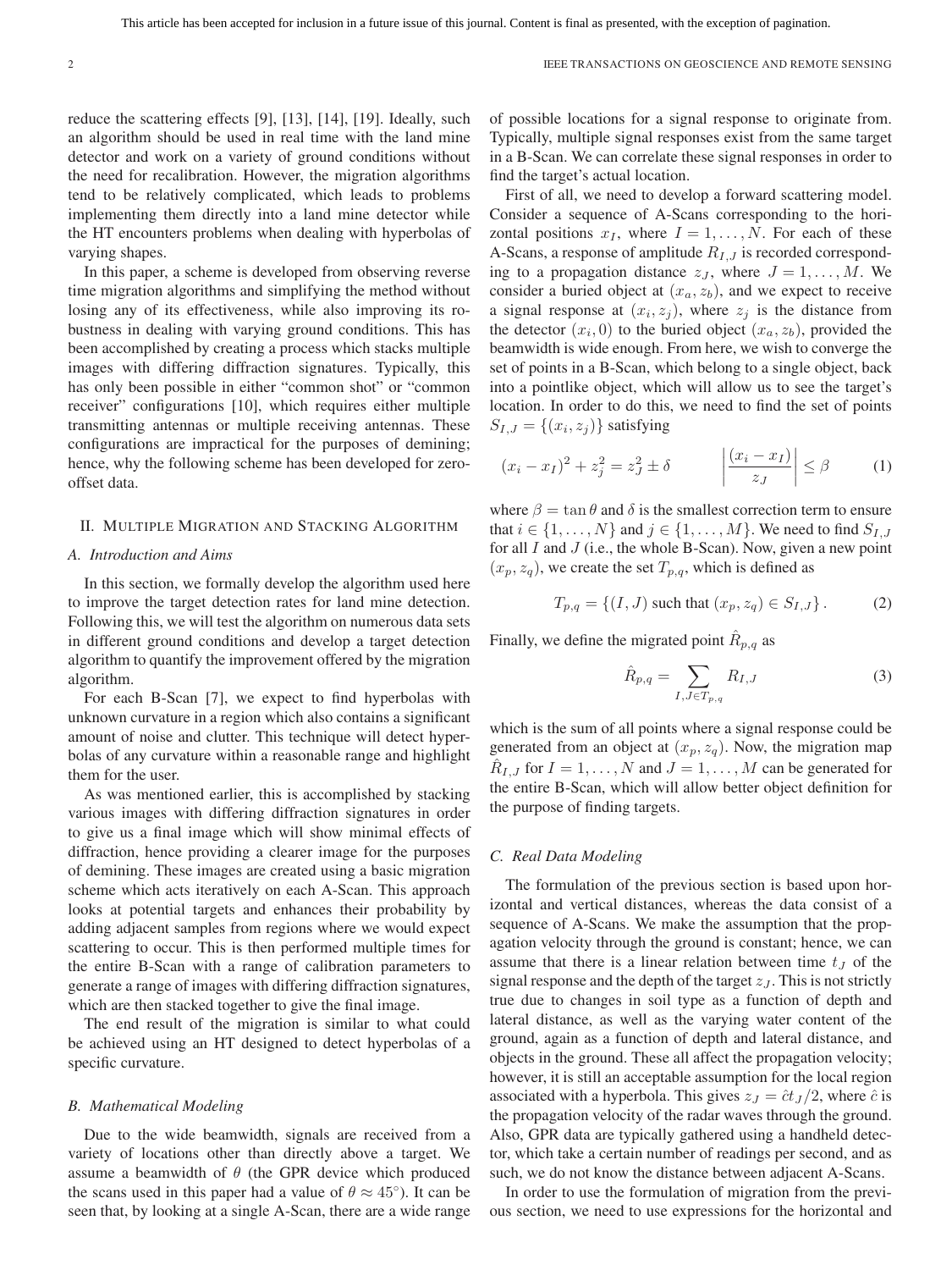

Fig. 2. Four images of the same migrated B-Scan showing the importance of using the correct spreading factor. Note that all images have been normalized between −1 and 1 and standard preprocessing techniques have been performed.

vertical distances. We have that  $z_j = j\hat{c}\Delta t/2$  and  $x_i = i\Delta x$ , where  $\Delta x$  and  $\Delta t$  are the step sizes in x and t, respectively,  $i$  is the *i*th A-Scan, and  $j$  is the *j*th signal response from an A-Scan. Note that  $\Delta x$  is taken as a constant, corresponding to a uniform velocity of the detector, but the algorithm allows for fluctuations, as is described later. Because of this change, we need to express (1) in terms of the new notation, and now, we need to find the set of points  $S_{I,J}^{\alpha} = \{(x_i, z_j)\}\$  satisfying

$$
\frac{1}{\alpha^2}(i - I)^2 + j^2 = J^2 \pm \delta \qquad \left| \frac{(i - I)}{J} \right| \le \alpha \beta \qquad (4)
$$

where  $\alpha = \hat{c}\Delta t/2\Delta x$  and will now be referred to as the spreading factor. Now, (2) remains the same, giving the set  $T^{\alpha}_{p,q}$ , defined as

$$
T_{p,q}^{\alpha} = \left\{ (I,J) \text{ such that } (x_p, z_q) \in S_{I,J}^{\alpha} \right\}. \tag{5}
$$

Again, we define the migrated point  $\hat{R}^{\alpha}_{p,q}$  as

$$
\hat{R}_{p,q}^{\alpha} = \sum_{I,J \in T_{p,q}^{\alpha}} R_{I,J}.
$$
\n(6)

This leads to the migration map  $\hat{R}^{\alpha}_{I,J}$  for the whole B-Scan with spreading factor  $\alpha$ .

In order for this method to work, we need to find the value for  $\alpha = \hat{c}\Delta t/2\Delta x$ . In this paper, the B-Scans have been generated using a MINEHOUND land mine detector developed by Cobham Technical Services with a bandwidth of approximately 500 MHz to 2500 MHz. With this GPR device,  $\Delta t$  (the sampling time) was 50 ps, and the propagation velocity  $\hat{c}$  is given by  $\hat{c} = c/\sqrt{\epsilon}$ , where c is the speed of light in a vacuum and  $\epsilon$  is the ground's relative dielectric constant. Consider the case where  $\epsilon \approx 6.25$  as a test case to inform us of the approximate size

of this parameter; this results in  $\hat{c} \approx 1.2 \times 10^8 \text{ ms}^{-1}$ . The step sizes in  $x$ ,  $\Delta x$ , can be calculated by considering the data acquisition frequency (DAF). The MINEHOUND detector has a DAF of 62.5 Hz.  $\Delta x$  can be calculated as  $\Delta x$  = Velocity DAF. If we assume the average velocity of the detector to be 0.5 ms<sup>-1</sup>, this gives  $\Delta x = 0.008$  m. Combining all these together gives  $\alpha \approx 0.375$ .

However, adopting a fixed value of  $\alpha$  leads to problems due to the fact that both propagation velocity  $\hat{c}$  and speed with which the GPR device is moved are subject to variations, which make any fixed estimate of  $\alpha$  unreliable over the course of a B-Scan. The propagation velocity varies with changes in the ground type and the moisture content of the ground. The speed with which the GPR device is moved depends on the operator, and while you would expect an approximately constant velocity from the same operator, there will be some fluctuations. This means that any change to the curvature of the hyperbolas we are trying to resolve can be countered by a change to  $\alpha$ . Typically, in a single B-Scan, multiple spreading factors will be needed to resolve each target back into something resembling a point source. This can be seen in Fig. 2, where we attempt to migrate eight AT mines, presented in the layout described in Fig. 4, back into pointlike sources using various spreading factors, and as can be seen, no single spreading factor migrates all targets back into pointlike sources. In Fig. 2, the four mines on the left are metal Tenkovska Mina Metalna-1 (TMM-1) AT land mines, whereas the four on the right are minimum metal Tenkovska Mina Antimagnetna-2 (TMA-2) AT land mines. The multiple reflections in the minimum metal mines can be explained due to the GPR waves entering the mine and reflecting internally inside the mine before returning to surface, hence causing the resonance effect. This is not possible with the metal mines as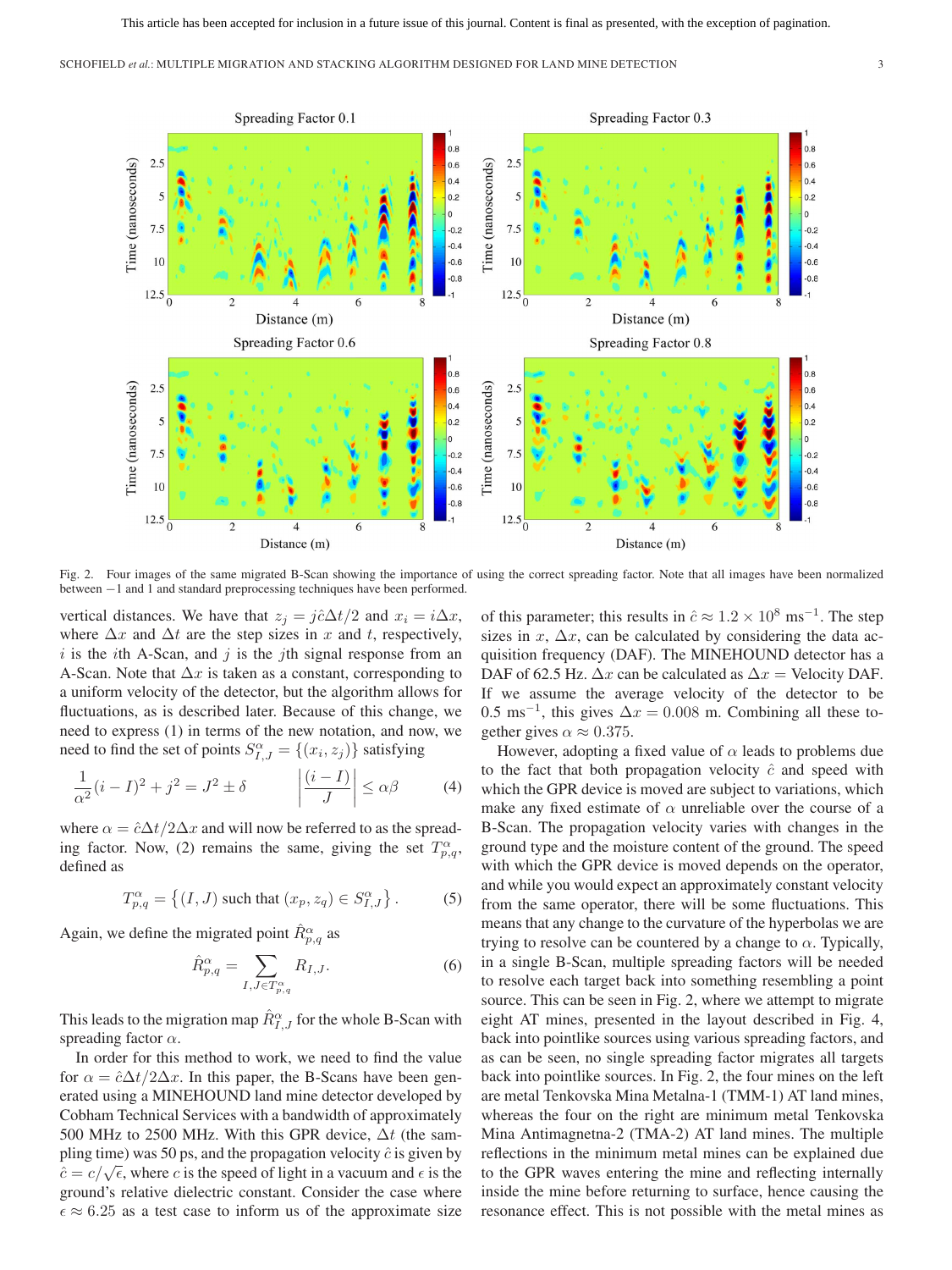

Fig. 3. Example of how overlaying the images from Fig. 2 with various spreading factors works. Note how the diffraction effects visible in Fig. 2 can no longer be seen.



Fig. 4. Layout of the mines from left to right as shown in Figs. 2, 3, and 5.

they act as a Faraday cage and, as such, allow no energy inside the mine.

As can be seen from Fig. 2, the most effective spreading factor seems to be  $\alpha = 0.6$ . However, for some targets, a spreading factor of  $\alpha = 0.3$  seems more appropriate at resolving targets back to pointlike sources (possibly due to local variations in the water content of the ground). Rather than be faced with the difficult problem of finding the optimal spreading factor, the decision was made to superimpose all images together from Fig. 2. This results in an image where we have a strong response from the targets' locations due to the fact that there is a signal response at this location in all of the images. Conversely, any signal responses caused by the hyperbolic scattering or an incorrect spreading factor will only appear in one or two images and, as such, will not show up strongly in the overlaid image, as can be seen in Fig. 3. Mathematically, we can represent this as

$$
\tilde{R}_{I,J} = \sum_{\gamma=1}^{r} \hat{R}_{I,J}^{\alpha} \Big|_{\alpha = \frac{\gamma}{10}} \tag{7}
$$

where  $r = 8$  has been used corresponding to spreading factors of  $\alpha = 0.1, 0.2, \ldots, 0.8$ . However, this may need to be changed according to the type of equipment, the velocity of the detector, and the ground conditions. However, a 33% change in the spreading factor (from changes of velocity or ground conditions) makes a minimal difference to the final image. It may be possible to implement an adaptive algorithm that alters  $r$  based on the data; however, this has not been considered in this paper.

# III. STATISTICAL TESTING

#### *A. Introduction*

In order to impartially test how well the multiple migration and stacking algorithm performs, this section will show the results of testing this method on numerous data sets in order to obtain the probability of detection and the false alarm rate. The test site where these measurements were taken was prepared by burying replica mines in various ground types. These are genuine TMM-1 and TMA-2 mines with the explosives removed and replaced with an inert material with similar dielectric properties as the explosive. These mines were then laid in ballast, a mixture of sand and shingle, and crushed concrete, with each ground type offering slightly different conditions such as subsurface anomalies and propagation characteristics. It is of worth noting that rocks and boulders do not pose much of a problem causing false alarms as they have much smaller radar scattering cross sections and vastly different internal structures. The results have been gathered with these mines laid in the configuration described in Fig. 4 in each of the three ground types to test how well the algorithm copes with varying conditions. These results will then be tested by a target detection algorithm based upon the total energy in each A-Scan.

## *B. Norm of Each A-Scan*

A simple method of target detection is to consider the norm squared for each A-Scan, which is denoted by  $\|\mathbf{R}_i\|^2$ , where  $\mathbf{R}_i = \{R_{i,1}, \dots, R_{i,M}\}\$ and is given by

$$
\|\mathbf{R}_{i}\|^{2} = \sum_{j=1}^{M} (R_{i,j})^{2}.
$$
 (8)

This can be quickly calculated for the entire B-Scan, and from there, we assume that, the higher the norm squared, the more likely it is that a target is present at that location. Upon inspecting the norm squared, it became clear that low-level background noise was providing mild interference. In order to reduce this background noise, thresholding was introduced to the B-Scan based upon a test section of ground with no mines present, which was performed on both original and migrated data sets. However, it is worth mentioning that this step is optional and has been mainly introduced in order to improve the clarity of the results. The results from applying the thresholding first and then calculating the energy in each A-Scan are shown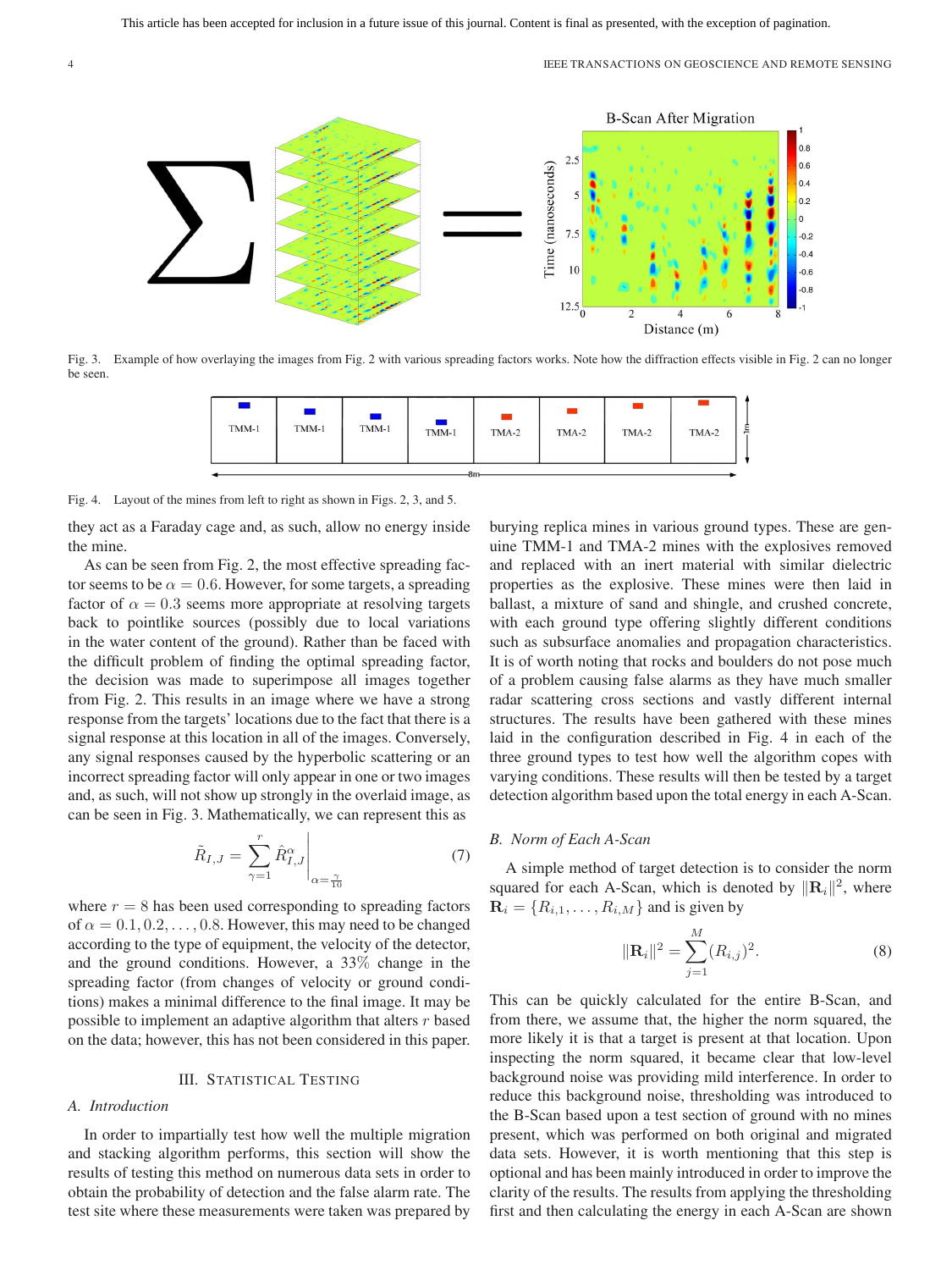

Fig. 5. Energy of each A-Scan in a B-Scan showing the effect of performing migration with an energy cutoff.

in Fig. 5. As can be seen from Fig. 5, the effects of migration are to increase the energy from a target and reduce the distance over which the energy is spread over, both consistent with what was expected from the algorithm. A further effect is that the migration algorithm will only pick out and highlight objects that are hyperbola shaped; any artifacts without this key shape are reduced below the level of the background noise, which leads to a reduction in the false alarm rate.

With the energy of each A-Scan extracted, we can now quantify how much of an improvement performing migration offers in terms of locating potential targets. This is accomplished by setting a cutoff value where any peaks over this value are classified as a target. The results of target detection are shown in Fig. 5, where a cutoff value has been included to better show the effects of the migration. By varying this cutoff value, we can generate receiver operator characteristic (ROC) curves to better see the effect of migration. Note that an arbitrary cutoff value has been selected as all data sets have been normalized. If the peak of energy is within a window predefined to be the location of a target from knowledge of the mine locations, then it is regarded as a successful detection. However, if the peak is outside this predefined window, then it is regarded as a false alarm.

# *C. Results*

Having now developed a target detection algorithm, the multiple migration and stacking algorithm can now be tested on numerous AT mines. In order to gather the results, three test sites were prepared in ballast, a mixture of soil and shingle, and MOT. Each test site contained eight AT mines laid in the configuration described in Fig. 4. The data set consisted of 66 B-Scans following a predetermined path directly above the mines with 22 B-Scans from each ground type, resulting in a total of 528 AT mines. All results were obtained by the

same operator, and half of the data were collected a day after a substantial rainfall, while the other half was collected after a prolonged dry spell. The target detection algorithm was then used in order to measure the effect of the multiple migration and stacking algorithm (against not using the algorithm for the same data sets).

As mentioned in the previous section, we vary the cutoff of how much energy is needed in an A-Scan for it to be termed "a target" to generate ROC curves. This allows us to see how effective the algorithm is in improving target detection rates. As can be seen in Fig. 6, performing migration offers a clear improvement in target detection. In Fig. 6, the false alarm rate is defined as the ratio of false alarms to genuine targets. Hence, a false alarm rate of one means that there is one false alarm for every successful detection. In practice, the false alarm rate will be much higher than that on the test site; however, the results in Fig. 6 show a clear improvement upon using the multiple migration and stacking algorithm.

## IV. CONCLUSION

In this paper, a multiple migration and stacking algorithm has been developed to increase the probability of detection of AT land mines at a false alarm rate of 0.01. The algorithm provided a probability of detection of 0.85 compared with 0.6 before processing, hence demonstrating a substantial improvement. The aim of this technique was to eliminate the hyperbolic scattering present when detecting land mines in GPR images for a range of different ground conditions. The key feature of this new approach is the stacking technique which reduces the effect of fluctuations of the ground conditions and in the movement of the detector operator. This method was tested on real data to observe the effectiveness of this technique at improving the target detection rate.